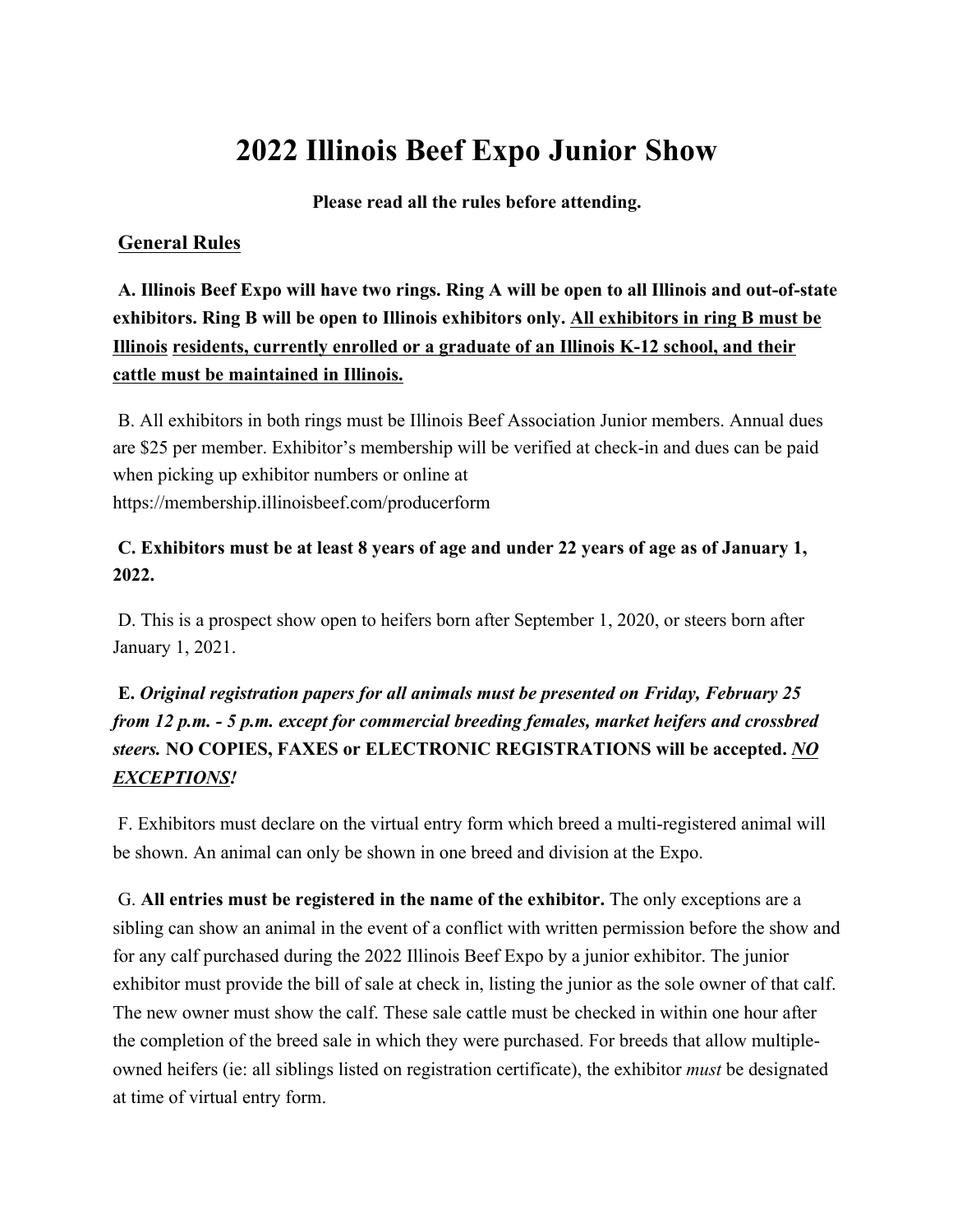H. All animals must be shown by the exhibitor in whose name they are checked in. The only exceptions are for those exhibitors with a doctor's note excusing them from showing due to a medical issue, which must be presented at the time the animal is checked in, or if they have another animal in the opposite show ring at the same time. The animal must then be exhibited by another junior member.

### I. **All heifers must have health papers from a Veterinarian. Steers are not required to have health papers.**

**J. NEW THIS YEAR– All exhibitors MUST pre-enter virtually for the 2022 Illinois Beef Expo and complete in-person check-in! Early virtual entry forms will be open from Monday, February 14, 2022 at 8:00am until Wednesday, February 23, 2022 at 11:59pm. Early virtual entries are \$55/head per ring. Late virtual entry forms will continue until Friday, February 25, 2022 at 5:00pm for an increased fee. All animals MUST be virtually entered and checked in by 5:00 pm on Friday February 25, 2022. A link to the virtual entry form will be posted on the Illinois Beef Expo web site and Illinois Beef Expo Facebook page. If internet access is a problem for you, please feel free to call the Junior Show Coordinators for assistance with entry forms during the set time frame.** 

**In-person check-in will occur on Friday February 25 from 12 pm - 5pm. In-person checkin will include registration paper check, weigh in, and exhibitor card pickup.**

**All steers, market heifers and commercial heifers must be present to weigh. Breed heifers exhibitors just need to bring papers to check. Exhibitor Number cards will be available for pick-up during in-person check in on Friday February 25 from 12 pm - 5pm. At this time IBA dues and any remaining stalling fees will need to be paid (if applicable).**

**K. Entry fee is \$55 per head if virtual entry form is completed prior to Wednesday, February 23 at 11:59 pm. After this late virtual entry forms will be accepted until 5:00 pm on Friday, February 25 at the rate of \$75/head per ring. Entry fees are non-refundable after entry slip is processed.**

L. It is the exhibitor's responsibility to remove all hanging ear tags, i.e. sale or farm tags prior to entering the ring. Animals will not be allowed to show with hanging farm tags. Button EID and official calfhood vaccination tags will not be removed from the ear.

M. All cattle are to be shown in their natural conformation. The addition of hair, hemp or any substance to any part of the animal is prohibited.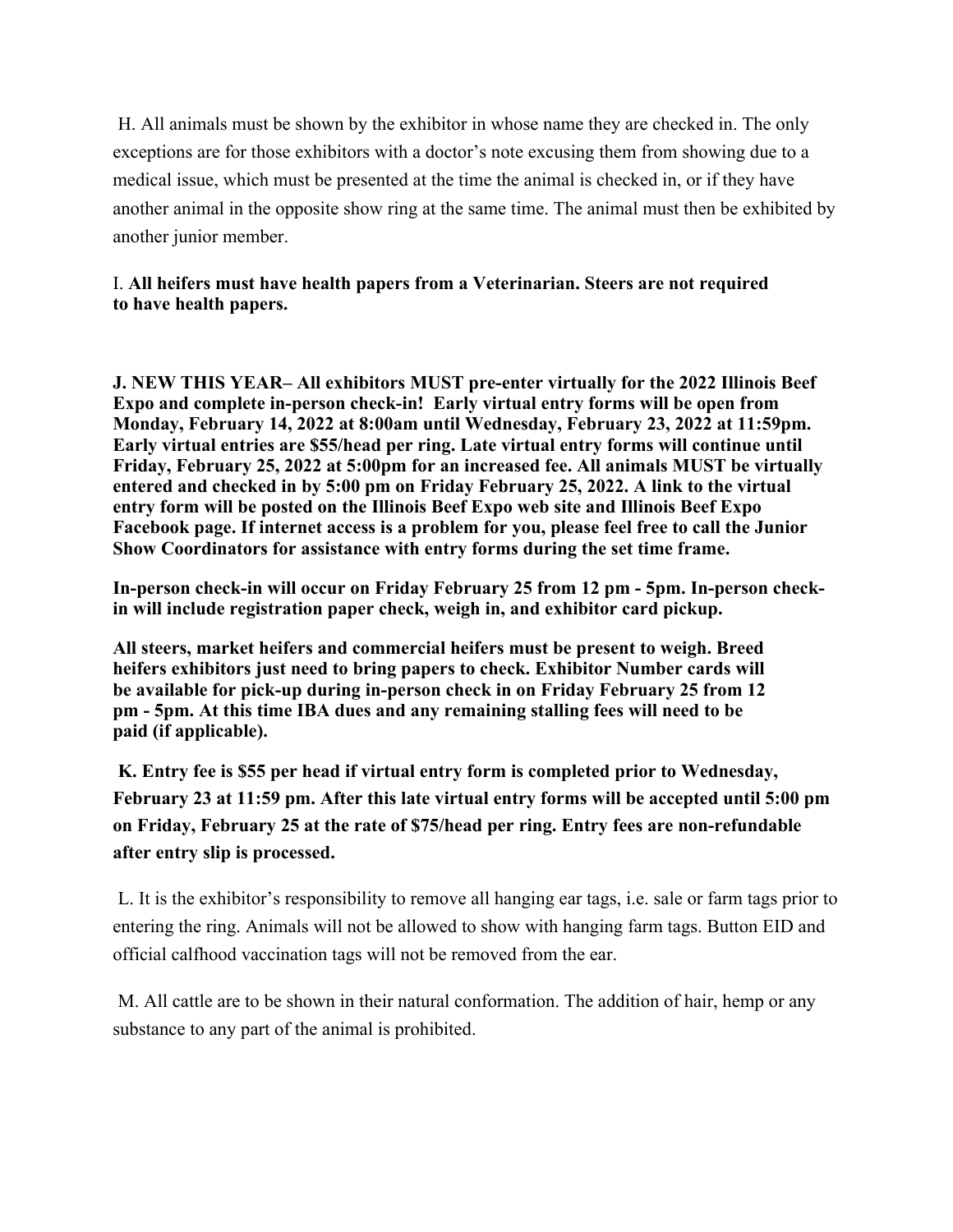N. If an animal gets loose from an exhibitor three times, the exhibitor and that animal will be excused from the show ring. The show management reserves the right to excuse any exhibitor whose animal is unruly or acting in a manner that is a danger to other exhibitors.

O. Once a class begins walking, it is considered closed. Any exhibitor not in the ring at this time will have missed his or her class.

P. Breed and class premiums will be determined by breed and junior show representatives based on the number of head in each breed or class.

Q. Under age drinking on the fairgrounds will be prohibited. Two police officers will patrol the Expo on Friday, Saturday and Sunday. Anyone under the age of 21 caught drinking will be barred from participating in all Illinois Beef Expo activities for two years.

**R. No handbills posted in Livestock Center or barns except on provided boards in the entrance areas; violators will be fined \$100.**

**S. Anyone found tampering with electrical outlets or breaker boxes will be barred from exhibiting at the show for two years and/or fined \$250.**

**T. Amid the COVID-19 pandemic, our priority always has, and always will be, the health and well-being of our exhibitors, vendors, volunteers and staff. Exhibitors and attendees of the 2022 Illinois Beef Expo will be expected to follow all rules and regulations put forth by the Illinois Beef Expo Board of Directors and Illinois State Fairgrounds at a date closer to the event.**

## **Breeding Females**

H1. Registered heifers will be shown by age – youngest to oldest. All commercial breeding heifers will be shown by weight, lightest to heaviest. This year, commercial heifer exhibitors will need to bring their animal to in-person check-in on Friday February 25 from 12pm - 5pm to weigh their animal.

H2. **Heifer classes will be offered for any breed that has at least 10 head**, including but not limited to Angus, Charolais, Chianina, Commercial, Hereford, Limousin/Lim-Flex, Maine-Anjou, Mainetainers, Polled Hereford, Red Angus, Shorthorn, ShorthornPlus, Purebred Simmental, Percentage Simmental (Simmental that are less than ½ will show as AOB) and All Other Breeds (registered females with less than 10 head per breed).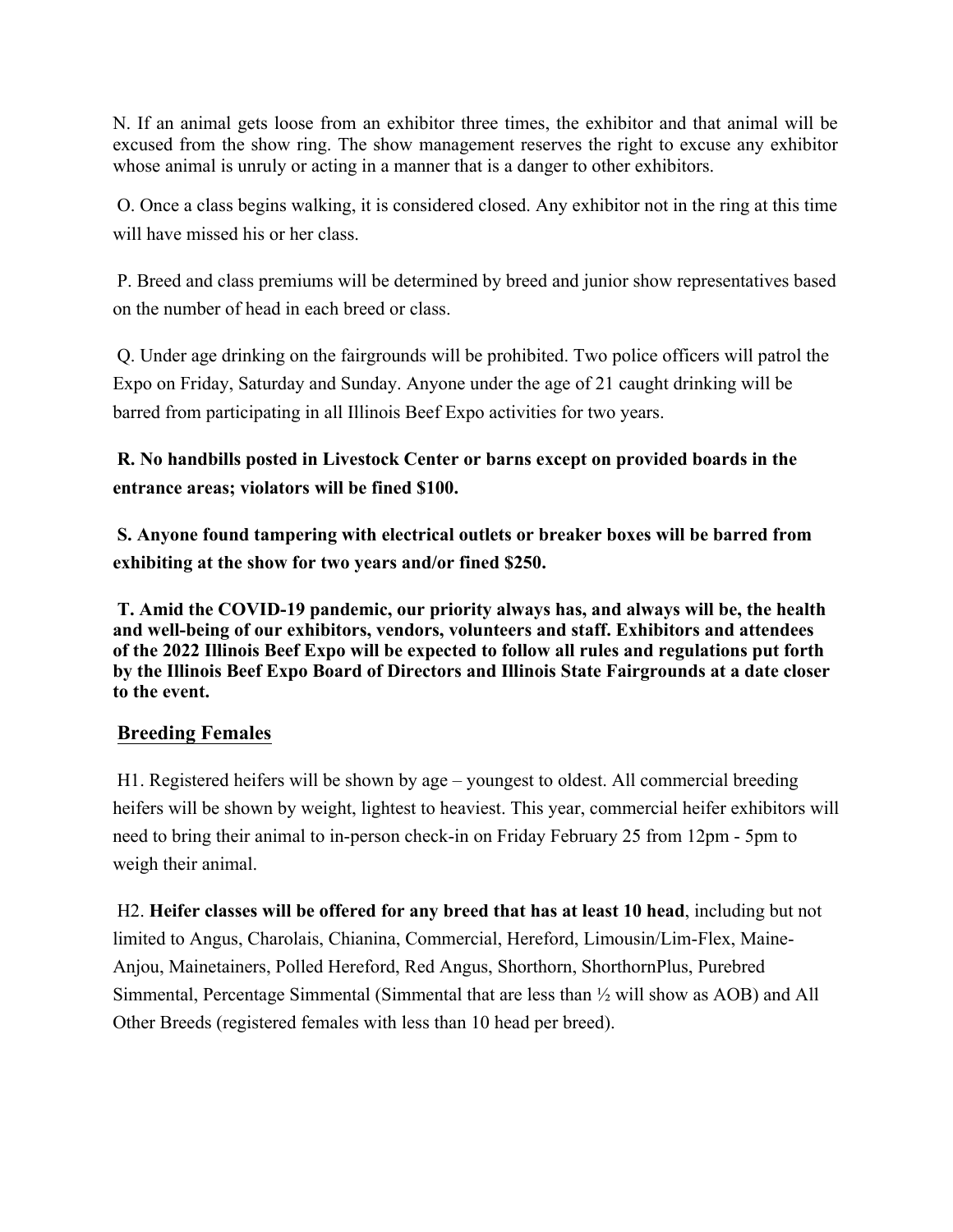H3. **Exhibitors of Angus heifers must not use any coloring materials of any kind. When competing in the supreme heifer drive, exhibitors of the champion and reserve Angus heifers can use coloring agents.**

H4. A maximum of 4 divisions per breed will be allowed.

H5. Due to the size of the make-up area, only the exhibitor and **one other person** shall accompany each breeding female into the west show ring make-up area.

**H6. Each animal will need to complete a virtual entry form prior to arriving at the show. All commercial heifers will need to be present for in-person check-in on Friday, February 25 from 12pm - 5pm to weigh. All breed heifer exhibitors will need to bring original registration papers to be checked at in-person check-in, but their animals are not required for the process.**

## **Market Animals**

S1. All market animals will be shown by weight, including market heifers, lightest to heaviest. This year, market animal exhibitors will need to bring their animal to in-person check-in on Friday February 25 from 12 pm - 5pm to weigh their animal.

S2. **Steer classes will be offered for any breed that has at least 10 head**, including but not limited to: Angus, Charolais, Chianina, Hereford/Polled Hereford, Limousin, Maine Anjou/Mainetainer, Shorthorn, ShorthornPlus, Simmental (50% or higher), and All Other Breeds (registered steers with less than 10 head per breed). Steers without registration papers will show as crossbreds.

#### S3. **Exhibitors of Angus steers must not use any coloring materials of any kind. When competing in the supreme steer drive, exhibitors of the champion and reserve Angus steers can use coloring agents.**

S4. Due to the size of the make-up area, only the exhibitor and **one other person** shall accompany each breeding female into the west show ring make-up area.

S5. Hereford steers are required to have a verified DNA profile on file with the American Hereford Association (AHA). Hereford steer exhibitors are required to present the letter from the AHA stating their steer's DNA profile is on file with the AHA along with their steer's registration paper at check-in.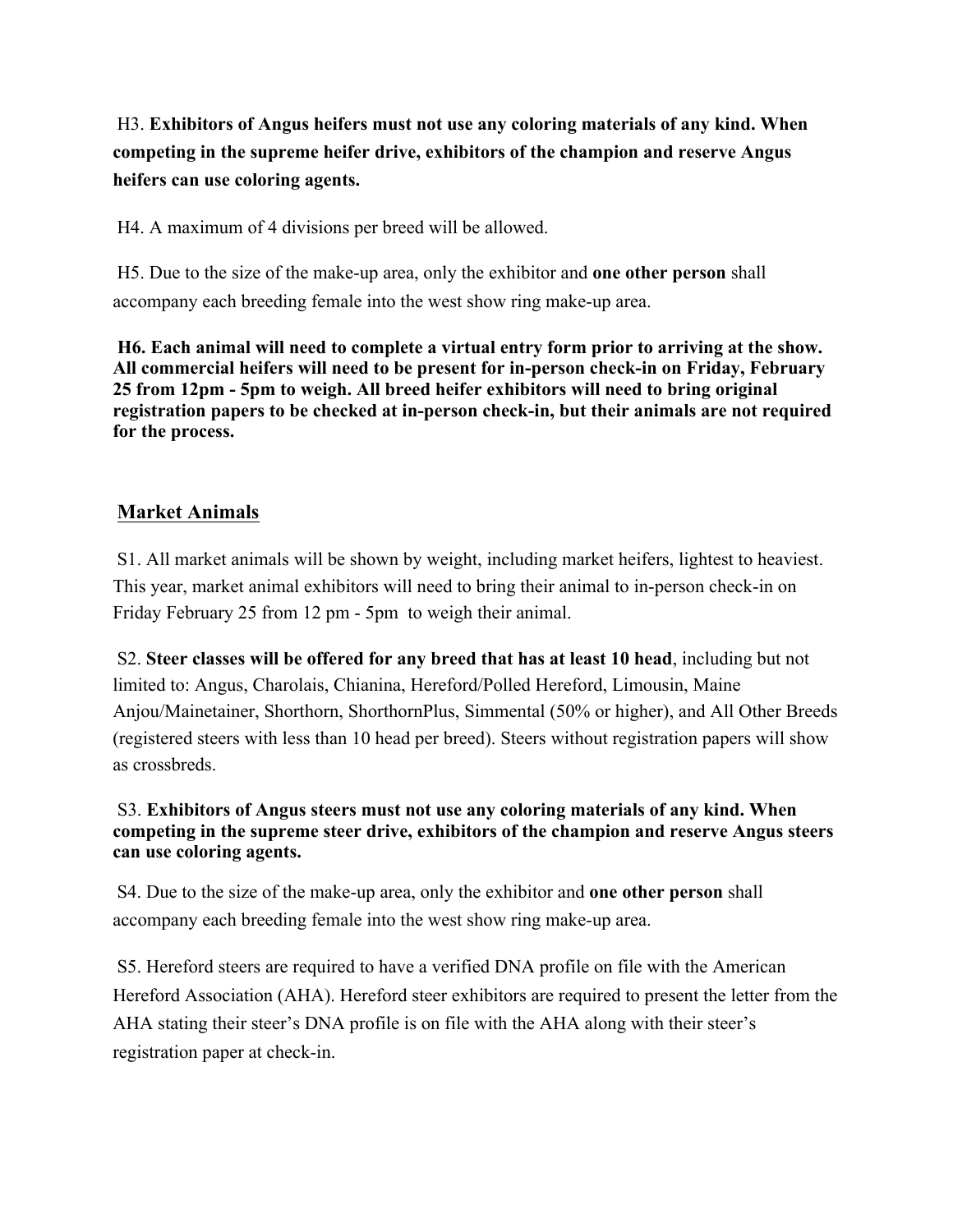S6. **Each animal will need to complete a virtual entry form prior to arriving at the show. All market animals will need to be present for in-person check-in on Friday, February 25 from 12pm - 5pm to weigh. All breed steers will need to bring original registration papers to be checked at in-person check-in.**

## **Stalling**

A. **Exhibitors wishing to pre-reserve stalls must do so by January 15, 2022 and paid for by February 1, 2022.** Any stalls not reserved and paid for by Feb. 1 will become first come, first serve to junior exhibitors upon arrival at the Illinois Beef Expo. All first come, first serve stalls must be paid for by 5 p.m. on Friday, Feb. 25. **Pre-reserved stalls** are available in barns:

- · 18A-E for \$40/box stall
- · 18F-G: \$20/tie stall
- · 20A-B, 21: \$10/stall
- · 25F-K: \$40/box stall
- · 25O-Q: \$10/tie stall
- · 36A-36D, 36F: \$10/stall
- · 36E: \$20/stall
- · 112, 113, 118: \$10/stall
- · 110: \$20/stall

Stalling requests can be submitted using the Stalling Request Form available on our website. Any stalling related questions should be directed to Cori Malone at 309-533-2697 or cori.harrison@yahoo.com.

B. Junior cattle are **not allowed** to stall or tie out in **Barns 16A, 16B, 19, 114**.

C. **ALL Junior Show cattle must be stalled in designated barns. NO EXCEPTIONS!** Cattle not stalled in designated barns or fees not paid by Friday at 5:00 PM exhibitor will be ineligible